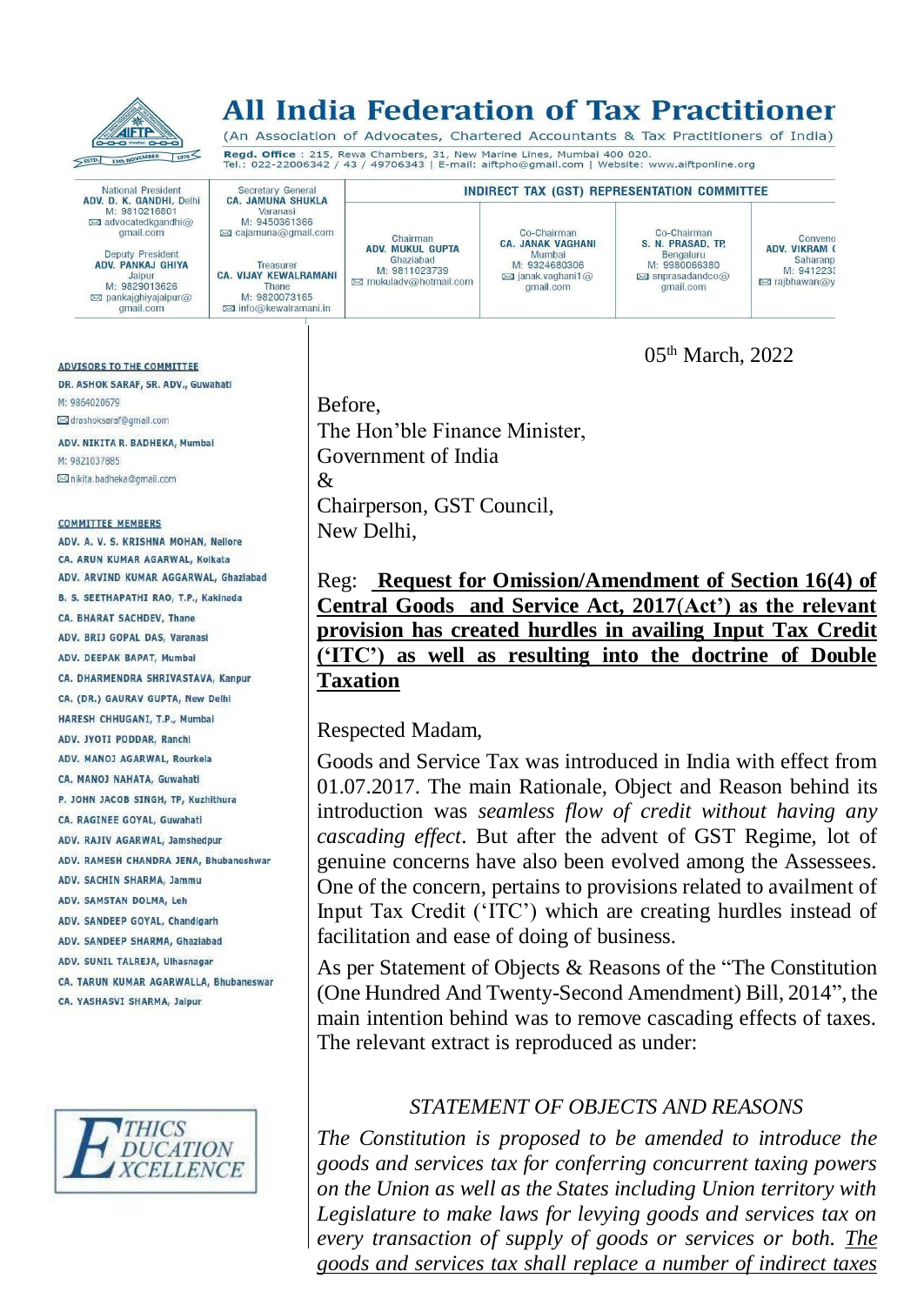# *being levied by the Union and the State Governments and*

*and is intended to remove cascading effect of taxes and provide for a common national market for goods and services. The proposed Central and State goods and services tax will be levied on all transactions involving supply of goods and services, except those which are kept out of the purview of the goods and services tax.*

# (emphasis supplied)

After four years practical experience of GST implementation, lot of hurdles have evolved which is restricting the concept of seamless flow of Input Tax Credit. One of the provision is Section 16(4) of the Act which provides that ITC for a particular year is mandatorily required to be claimed by the due date of filing of the return for the month of September of the subsequent year or the filing of Annual Return whichever is earlier. In the event of failure to do so, such ITC would not be available to the Assessees which would constitute into the doctrine of Double Taxation.

The relevant extract of the problem creating provision is reproduced as under:

*16. Eligibility and conditions for taking input tax credit.—*

*(4) A registered person shall not be entitled to take input tax credit in respect of any invoice or debit note for supply of goods or services or both after the due date of furnishing of the return under section 39 for the month of September following the end of financial year to which such invoice or [\*\*\*\*\*\*]39 debit note pertains or furnishing of the relevant annual return, whichever is earlier.*

*Provided that the registered person shall be entitled to take input tax credit after the due date of furnishing of the return under section 39 for the month of September, 2018 till the due date of furnishing of the return under the said section for the month of March, 2019 in respect of any invoice or invoice relating to such debit note for supply of goods or services or both made during the financial year 2017-18, the details of which have been uploaded by the supplier under sub-section (1) of section 37 till the due date for furnishing the details under sub-section (1) of said section for the month of March, 2019.*

It is submitted that the provision of Section 16(4) of the Act is clearly not inconsonance with the rationale behind bringing The Constitution (One Hundred and Twenty-Second Amendment) Bill, 2014. In furtherance to it, Section 16(4) is arbitrary in nature as it would totally restrict the availment of genuine flow of credit due to minor procedural lapses which is totally in violation of Article 14, Article 19(1)(g) and Article 300A of the Constitution of India. Although the restriction is provided by the Law but it does not seems to be reasonable as there is no mechanism provided under the said provision by which Assessee could get even limited condonation or relief under the said Provision. The Provision straightaway denies credit in the case the time limit are not met even in spite of the fact that the circumstances were beyond the reasonable control of the taxpayer. GST was introduced in order to avoid cascading effect and not to promote it or enhance it. Denial of credit and forcing a payment twice was obviously not in the scheme of things when GST was conceptualised and ideally should not have been in the scheme of GST statute also.

It is relevant herein to state that wherever under the law, the limitation of time is provided and the assesse is not able to comply within the said time, then in accordance to the principle of natural justice there is always a procedure of filing condonation of delay as well. But in the present scenario no facilitation of condonation has been provided. Due to this provision, many genuine tax payers have to suffer a lot. The writ petitions challenging the *vires* of the same provision are already been pending before different High Courts which are as under: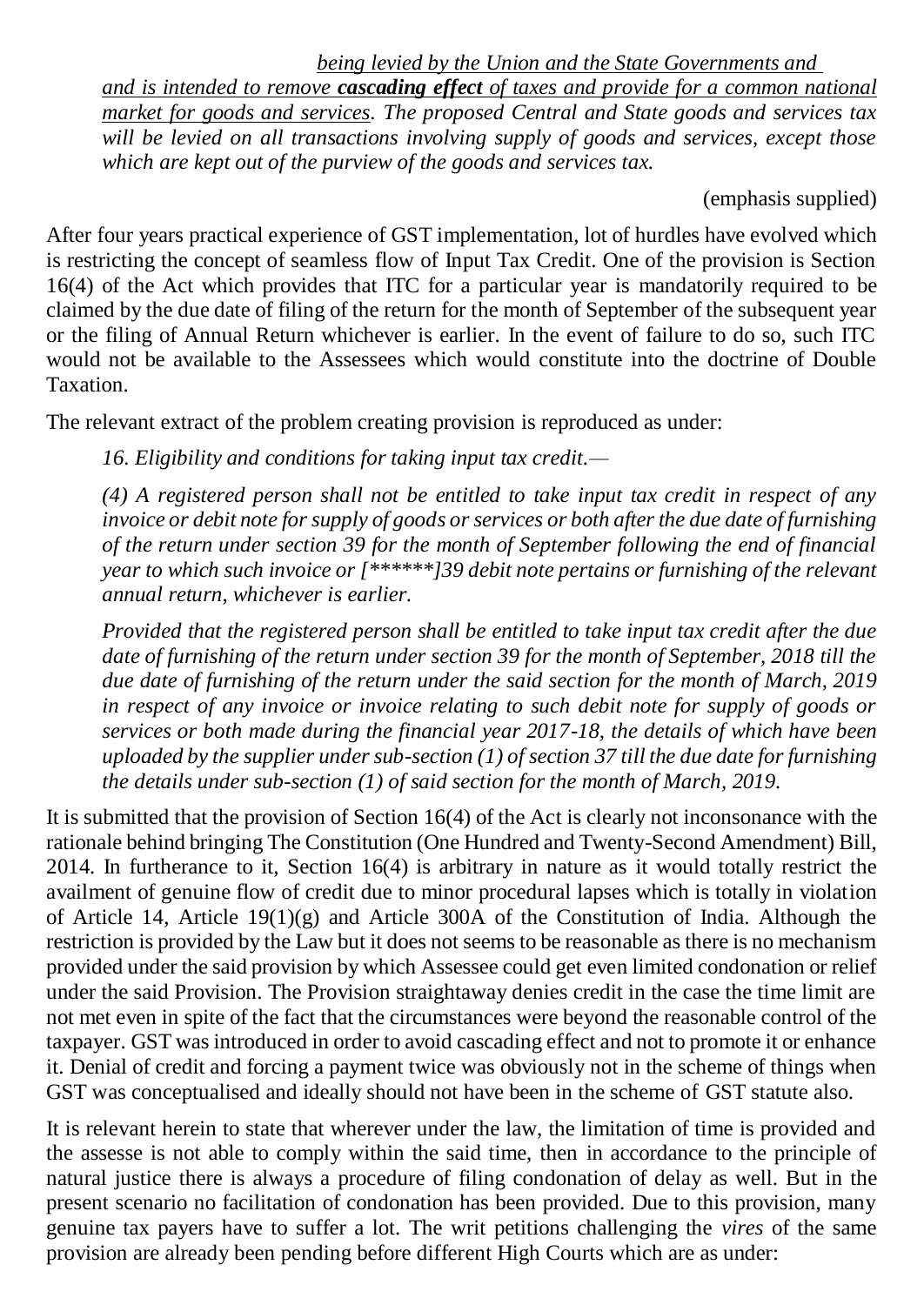- a. Surat Mercantile Association v Union of India, [2021] 124 taxmann.com 342 (Gujarat)
- b. Shri Kumaran Construction Co. v Union of India, [2021] 124 taxmann.com 291 (Jharkhand)

It is submitted that in the case of Siddharth Enterprise vs. the Nodal Officer, **[2019] 109 taxmann.com 62 (Gujarat),** it has been observed that procedure prescribed under Section 16 is not rationale and hence is violative of Article 14 of the Constitution of India. Further, it has been observed that the double taxation on the same subject matter is arbitrary and irrational. The relevant extract are as under:

*34. Section 16 of the CGST Act allows the entitlement to take input tax credit in respect of the post-GST purchase of goods or services within return to be filed under Section 39 for the month of September following the end of financial year to such purchase or furnishing of the relevant annual return, whichever is earlier. Whereas, Rule 117 allows time-limit only up to 27th December 2017 to claim transitional credit on pre-GST purchases. Therefore, it is arbitrary and unreasonable to discriminate in terms of the time-limit to allow the availment of the input tax credit with respect to the purchase of goods and services made in pre-GST regime and post-GST regime. This discrimination does not have any rationale and, therefore, it is violative of Article 14 of the Constitution.*

 *40. The liability to pay GST on sale of stock carried forward from the previous tax regime without corresponding input tax credit would lead to double taxation on the same subject matter and, therefore, it is arbitrary and irrational.*

(emphasis supplied)

It is submitted that in the pre GST regime, Central Excise Rules, 1944 and Cenvat Credit Rules, 2004 provides restriction by way of time limit, but still Hon'ble High Courts have allowed the Credit. In the case of Bharat Heavy Electricals Ltd. V. CCE, 2016 (332) E.L.T. 411 pronounced by Hon'ble Madhya Pradesh High Court, it was observed as under:

*3. …….It was the case of the Revenue that under Rule 57G(2), the manufacturer is required to file a declaration under Rule 57G(1) after obtaining the dated acknowledgement, take credit of the duty paid on inputs received and in accordance to the second proviso to sub-rule, the manufacturer is restrained from taking credit after six months of the date of issuance of any documents specified.*

*12. Accordingly, in the facts and circumstances of the case, we are of the considered view that when the assessee was entitled to avail the Modvat credit under Rule 57A, merely because of the time frame fixed in making the entries in Part-II of RG-23A, and only because of some error in making the entry, denial of the benefit cannot be permitted.*

In addition to the above, there are many Judgments of Hon'ble CESTAT wherein the condition of time limit was by-passed as Credit is a vested Right under Central Excise Rules, 1944 and Cenvat Credit Rules, 2004

It is submitted that in other Countries like Australia and Canada, the indirect tax law provides larger time limit for availing Credit which is 4 years, which is more reasonable in nature and to make the domestic market more competitive on the global platform, there shall be reasonable time limit as available to tax-payers in Australia and Canada.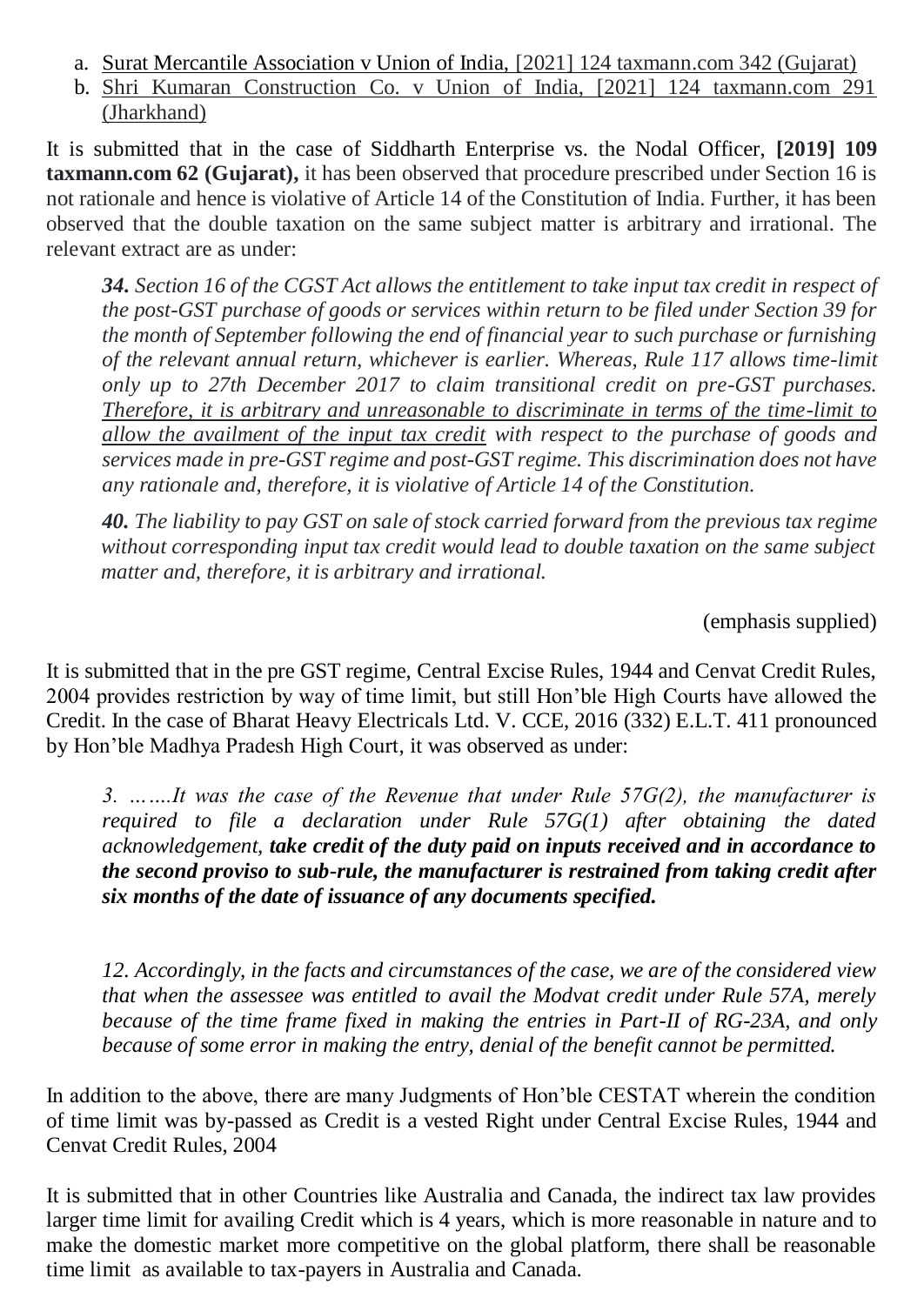It is submitted that the law prevailing in Australia could be accessed at <https://www.legislation.gov.au/Details/C2014C00008> wherein following extract of **A New Tax System (Goods and Services Tax) Act 1999** is relevant:

# *93-5 Time limit on entitlements to input tax credits*

*(1) You cease to be entitled to an input tax credit for a \*creditable acquisition to the extent that the input tax credit has not been taken into account, in an \*assessment of a \*net amount of yours, during the period of 4 years after the day on which you were required to give to the Commissioner a \*GST return for the tax period to which the input tax credit would be attributable under subsection 29-10(1) or (2).*

*(2) This section has effect despite section 11-20 (which is about entitlement to input tax credits).*

Similarly, the relevant information pertaining to Canadian Laws could be accessed from https://www.canada.ca/en/revenueagency/services/tax/businesses/topics/gsthst-businesses/complete-file-input-tax-credit.html#ddnt\_clm\_

In furtherance to the above, it is submitted that in Income Tax Act, 1961 if an assessee have delayed TDS payment then assesse have to pay late fees under Section 234E and penalty under Section 271 of the Income Tax Act, 1961. *But nowhere the claims has been barred under the said Law.* Reference is invited to the Judgment of CIT v M/s Abbott Agency, Ludhiana, I.T.A. No.206 of 2012 (O&M) pronounced by Hon'ble Punjab and Haryana High Court, wherein the Assessing Officer, issued a notice under Section 143 (2) of the Income Tax Act, 1961 and held that as the assessee has received TDS certificates in the financial year 2007-08, but has not disclosed money receipts in respect thereof, the assessee is liable to pay tax, penalty and interest. To which Assessee appealed to CIT(A) and have by allowing the appeal CIT(A) observed that *the entire confusion has arisen because of unusual delay in sanctioning the amounts due to the assessee on account of bumper prizes etc. pertaining to lottery schemes run in F.Y. 2005-06. It is seen that the TDS of 1,22,384/- has been duly claimed for assessment year 2006-07 though the same has been allowed at the time of final assessment u/s 143(3). In view of the above the action of the AO in concluding that the assessee had not shown the income pertaining to the TDS deducted is erroneous in the facts of the case. Due to this, the Hon'ble High Court observed as under:*

*A perusal of the above extracts reveals that amounts received are duly reflected in account books for the relevant assessment years. The assessee having proved that TDS certificates, issued late, pertain to receipts reflected in the account books for assessment year 2006- 07, the impugned orders, based upon a detailed appraisal of the account books are legal and valid.*

Similarly, in the present scenario if the claim is being filed afterwards or after the due date, then a penalty or provision or late fees would penalize the Assessee, but strictly barring the claim is infringement of the vested rights.

It is submitted that tax payer is legally entitled to the ITC as per 3rd proviso to subsection (2) of section 16 of the CGST Act. Therefore, the honest tax payer shall not be penalized for misdeeds of the vendor. It is submitted that amount of ITC which has been mandatory allowed as per the provisions of Section 16 sub-section (1), and provision of Section 16(4) is making a hurdle in availing of the legitimate Credit by way of procedural infirmities. The use of word 'shall' depicts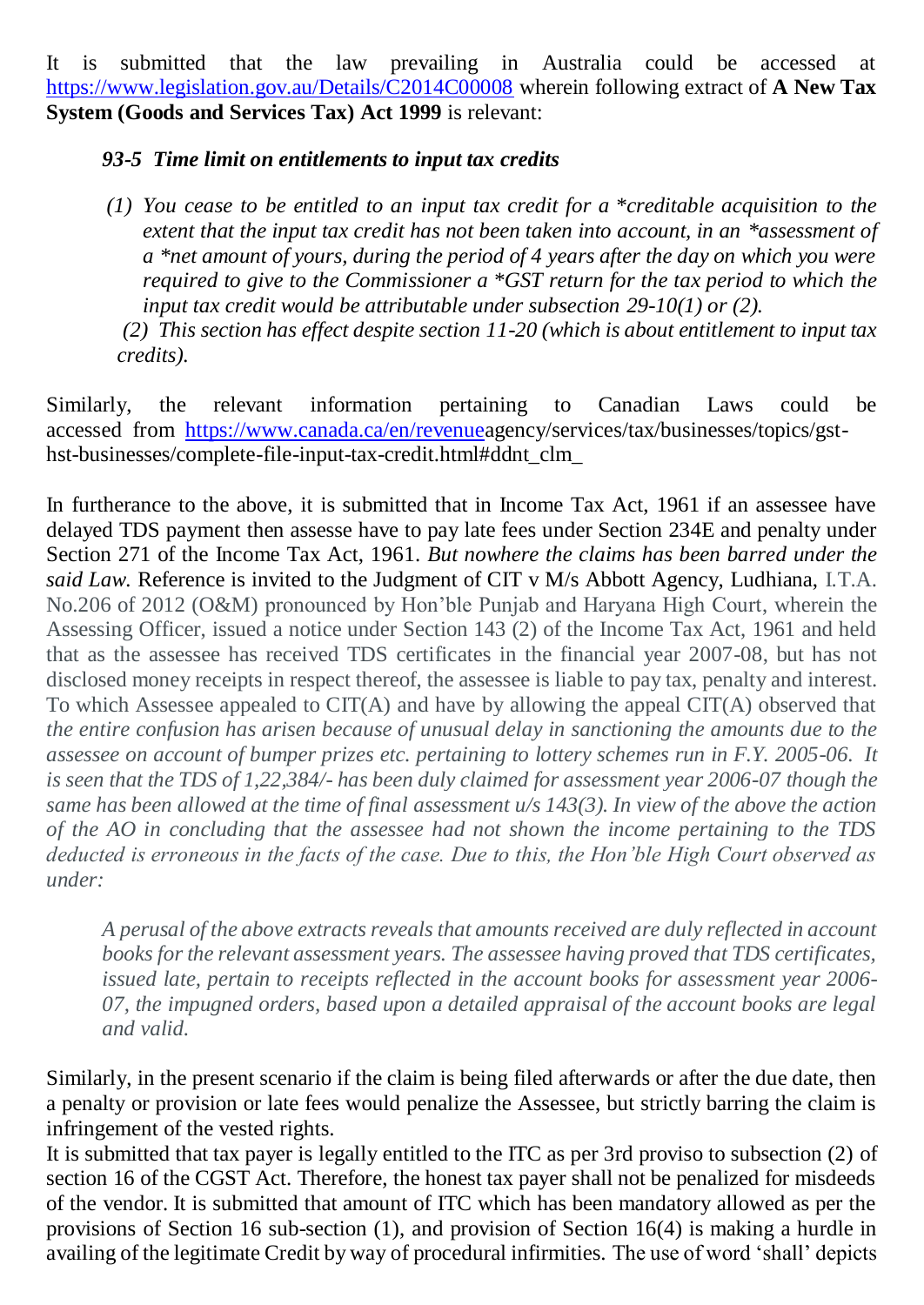the intention of law that all the amounts pertaining to ITC are smoothly available to the registered recipient buyer on purchase of goods from another registered dealer on the basis of the 'Tax Invoice' issued by it under Section 31(1).

In addition to the above, it is submitted that Government is the biggest recipient of Goods and Services in the whole Country, therefore the transactions should be smooth and no payment hurdles shall be there. But in practice it has been seen that one of the biggest reason for delayed remittance of GST to the exchequer of the Government is the extra ordinary delays in payment/consideration from the Government itself. Being the largest Goods and Service recipient, the bureaucratic formalities shall be least and business friendly as many MSMEs suffered due to delayed payment in the guise of dispute by the Government itself. In such a case this leads to an even more bizzare case of Government increasing its revenue by deliberate delays in its payment to its vendors, which have negative impact on whole business cycle.

In furtherance to the above, reference is invited to the Judgment of **K.T. Plantation Pvt. Ltd. & Anr vs State of Karnataka, Civil Appeal No. 6520 of 2003**, wherein observations were made with regarding to Article 300A of the Constitution of India which is extracted as under:

*110. [Article 300A](https://indiankanoon.org/doc/237570/) proclaims that no person can be deprived of his property save by authority of law, meaning thereby that a person cannot be deprived of his property merely by an executive fiat, without any specific legal authority or without the support of law made by a competent legislature. The expression `Property' in [Art.300A](https://indiankanoon.org/doc/237570/) confined not to land alone, it includes intangibles like copyrights and other intellectual property and embraces every possible interest recognised by law. This Court in State of W. B. & Others v. Vishnunarayan & Associates (P) Ltd & Another (2002) 4 SCC 134, while examining the provisions of the West Bengal Great Eastern Hotel (Acquisition of Undertaking) Act, 1980, held in the context of [Article 300A](https://indiankanoon.org/doc/237570/) that the State or executive offices cannot interfere with the right of others unless they can point out the specific provisions of law which authorises their rights. [Article 300A,](https://indiankanoon.org/doc/237570/) therefore, protects private property against executive action. But the question that looms large is as to what extent their rights will be protected when they are sought to be illegally deprived of their properties on the strength of a legislation. Further, it was also argued that the twin requirements of `public purpose' and `compensation' in case of deprivation of property are inherent and essential elements or ingredients, or "inseparable concomitants" of the power of eminent domain and, therefore, of entry 42, List III, as well and, hence, would apply when the validity of a statute is in question. On the other hand, it was the contention of the State that since the Constitution consciously omitted [Article 19\(1\)\(f\)](https://indiankanoon.org/doc/258019/), Articles 31(1) and 31(2), the intention of the Parliament was to do away the doctrine of eminent domain which highlights the principles of public purpose and compensation.*

*117. Deprivation of property within the meaning of [Art.300A,](https://indiankanoon.org/doc/237570/) generally speaking, must take place for public purpose or public interest. The concept of eminent domain which applies when a person is deprived of his property postulates that the purpose must be primarily public and not primarily of private interest and merely incidentally beneficial to the public. Any law, which deprives a person of his private property for private interest, will be unlawful and unfair and undermines the rule of law and can be subjected to judicial review. But the question as to whether the purpose is primarily public or private, has to be decided by the legislature, which of course should be made known. The concept of public purpose has been given fairly expansive meaning which has to be justified upon the purpose and object of statute and the policy of the legislation. Public purpose is, therefore, a condition precedent, for invoking [Article 300A.](https://indiankanoon.org/doc/237570/)*